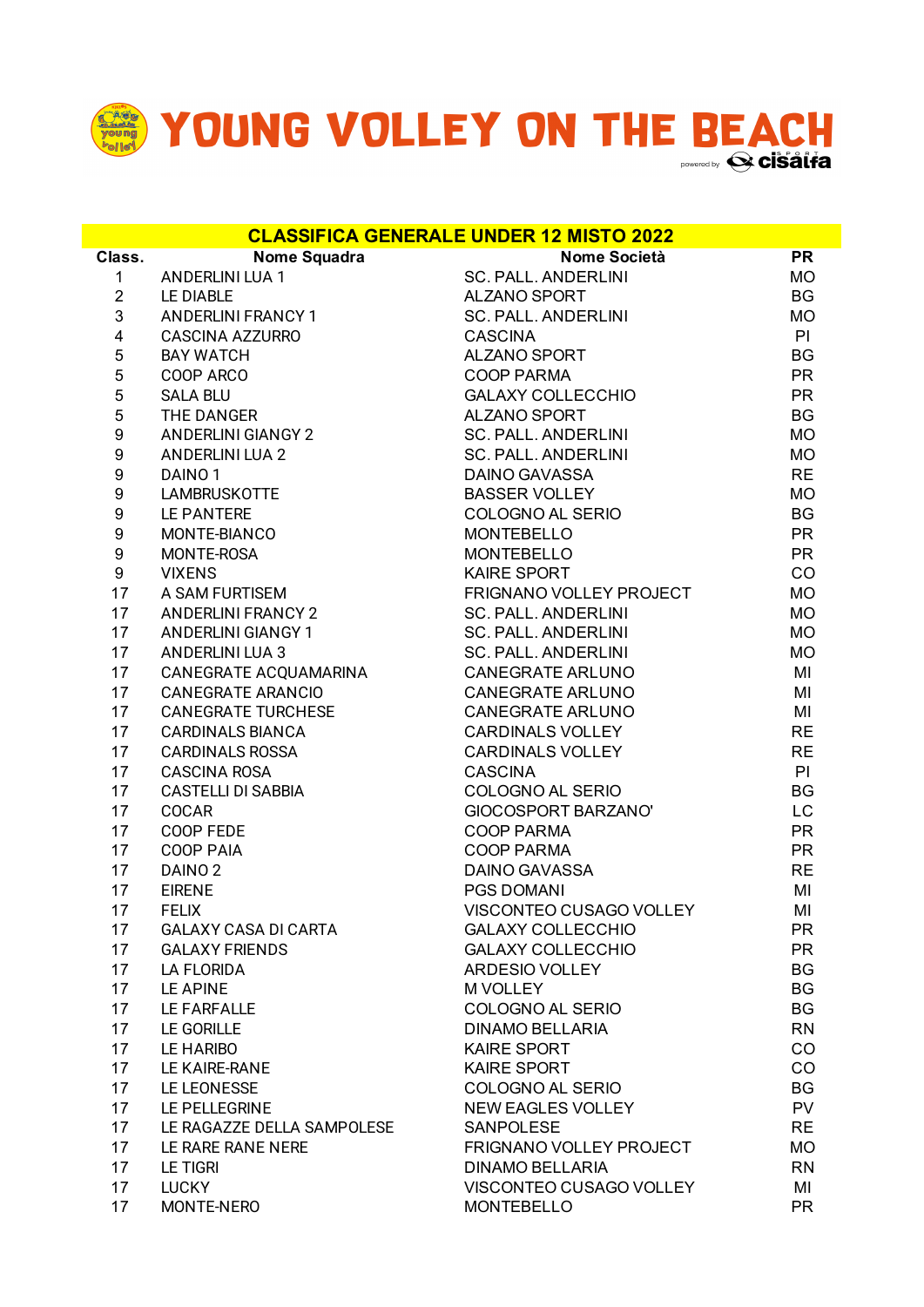| 17 | <b>NATI PER VINCERE</b>   | <b>FORNOVO SPORT</b>     | PR.       |
|----|---------------------------|--------------------------|-----------|
| 17 | NIGHT TEAM                | NEW EAGLES VOLLEY        | <b>PV</b> |
| 17 | POLIVIS AZZURRO           | <b>POLIVIS</b>           | <b>RE</b> |
| 17 | POLIVIS VERDE             | <b>POLIVIS</b>           | <b>RE</b> |
| 17 | POM POM GIRL              | FORNOVO SPORT            | <b>PR</b> |
| 17 | POWER PIZZA               | DINAMO BELLARIA          | <b>RN</b> |
| 17 | <b>SALA BIANCA</b>        | <b>GALAXY COLLECCHIO</b> | PR        |
| 17 | <b>SENNA GIALLO</b>       | <b>SENNA COMASCO</b>     | <b>CO</b> |
| 17 | SENNA ROSSA               | <b>SENNA COMASCO</b>     | CO        |
| 17 | <b>SENNA VERDE</b>        | <b>SENNA COMASCO</b>     | CO        |
| 17 | SORBOLO 6                 | SORBOLO PALLAVOLO        | <b>PR</b> |
| 17 | SPORTINSIEME BLU          | <b>SPORTINSIEME</b>      | <b>RE</b> |
| 17 | SPORTINSIEME RED          | <b>SPORTINSIEME</b>      | <b>RE</b> |
| 17 | <b>SUERTE</b>             | VISCONTEO CUSAGO VOLLEY  | MI        |
| 17 | <b>SUSHI</b>              | DINAMO BELLARIA          | <b>RN</b> |
| 17 | <b>TERRE MATILDICHE</b>   | <b>TERRE MATILDICHE</b>  | <b>RE</b> |
| 17 | <b>TIGERS U12 BIANCA</b>  | <b>BASSANO VOLLEY</b>    | VI        |
| 17 | <b>VOLLEY BOCA GIALLO</b> | <b>BOCA BARCO</b>        | <b>RE</b> |
| 17 | <b>VOLLEY QUEENS</b>      | <b>KAIRE SPORT</b>       | CO        |

|                  |                                               | <b>CLASSIFICA GENERALE UNDER 13 FEMMINILE 2022</b> |           |
|------------------|-----------------------------------------------|----------------------------------------------------|-----------|
| Class.           | Nome Squadra<br>GIRLS SUPREMACY<br>COOP PESCI | <b>Nome Società</b>                                | PR        |
| $\mathbf{1}$     |                                               | SANTARCANGELO                                      | <b>RN</b> |
| $\overline{2}$   |                                               | COOP                                               | <b>PR</b> |
| 3                | <b>HARIBLOCK</b>                              | <b>PGS DOMANI</b>                                  | MI        |
| $\overline{4}$   | LE POLPETTE DI SEDRIANO                       | <b>VIRTUS SEDRIANO</b>                             | MI        |
| 5                | <b>CANEGRATE LILLA</b>                        | <b>CANEGRATE ARLUNO</b>                            | MI        |
| 5                | LE OLIVE NERE                                 | <b>DINAMO BELLARIA</b>                             | <b>RN</b> |
| 5                | <b>LE SIMPSON</b>                             | SAN LORENZO ROVETTA                                | <b>BG</b> |
| 5                | <b>TIGERS U13 GIALLA</b>                      | <b>BASSANO VOLLEY</b>                              | VI        |
| $\boldsymbol{9}$ | <b>DAINO GIALLO</b>                           | <b>DAINO GAVASSA</b>                               | <b>RE</b> |
| $\boldsymbol{9}$ | <b>DAINO ROSSO</b>                            | DAINO GAVASSA                                      | <b>RE</b> |
| $\boldsymbol{9}$ | <b>LE SVETLANE</b>                            | ROSSANO VENETO                                     | VI        |
| $\boldsymbol{9}$ | MONTE-MOONSHINE                               | <b>MONTEBELLO</b>                                  | <b>PR</b> |
| $\boldsymbol{9}$ | MONTE-MOONWALK                                | <b>MONTEBELLO</b>                                  | <b>PR</b> |
| $\boldsymbol{9}$ | POLIVIS ARANCIONE                             | <b>POLIVIS</b>                                     | <b>RE</b> |
| 9                | <b>TELETUBBIES</b>                            | SAN LORENZO ROVETTA                                | <b>BG</b> |
| 9                | <b>VBSM BLU</b>                               | <b>VBSM</b>                                        | <b>RE</b> |
| 17               | 5 CUORI 0 NEURONI                             | <b>OSPITALETTO</b>                                 | <b>BS</b> |
| 17               | <b>ATENA</b>                                  | PGS DOMANI                                         | MI        |
| 17               | ATLETICHE MA NON TROPPO                       | POL.CAMPOGALLIANO                                  | <b>MO</b> |
| 17               | <b>BERGHEM LADIES</b>                         | ALZANO SPORT                                       | <b>BG</b> |
| 17               | <b>BHO</b>                                    | <b>SOVERE</b>                                      | <b>BG</b> |
| 17               | <b>BRESCIANE DOC</b>                          | <b>OSPITALETTO</b>                                 | <b>BS</b> |
| 17               | <b>CANEGRATE ROSA</b>                         | <b>CANEGRATE ARLUNO</b>                            | MI        |
| 17               | <b>CASCINA ARANCIO</b>                        | <b>CASCINA</b>                                     | PI        |
| 17               | <b>CASCINA VERDE</b>                          | <b>CASCINA</b>                                     | PI        |
| 17               | CASTENASO ARGENTO                             | <b>CASTENASO VOLLEY</b>                            | <b>BO</b> |
| 17               | <b>CASTENASO ORO</b>                          | <b>CASTENASO VOLLEY</b>                            | <b>BO</b> |
| 17               | CHIARA GANG GANG GANG                         | <b>PERSICETANA</b>                                 | <b>BO</b> |
| 17               | <b>CIPRESSI</b>                               | <b>SANTILARIO</b>                                  | <b>RE</b> |
| 17               | COOP ROSSE                                    | COOP                                               | <b>PR</b> |
| 17               | COOP STE                                      | COOP                                               | <b>PR</b> |
| 17               | <b>COTTO CARCIOFINE</b>                       | <b>DINAMO BELLARIA</b>                             | <b>RN</b> |
| 17               | <b>CRABBY PATTY</b>                           | <b>FRIGNANO VOLLEY</b>                             | <b>MO</b> |
| 17               | <b>DAINO VERDE</b>                            | <b>DAINO GAVASSA</b>                               | <b>RE</b> |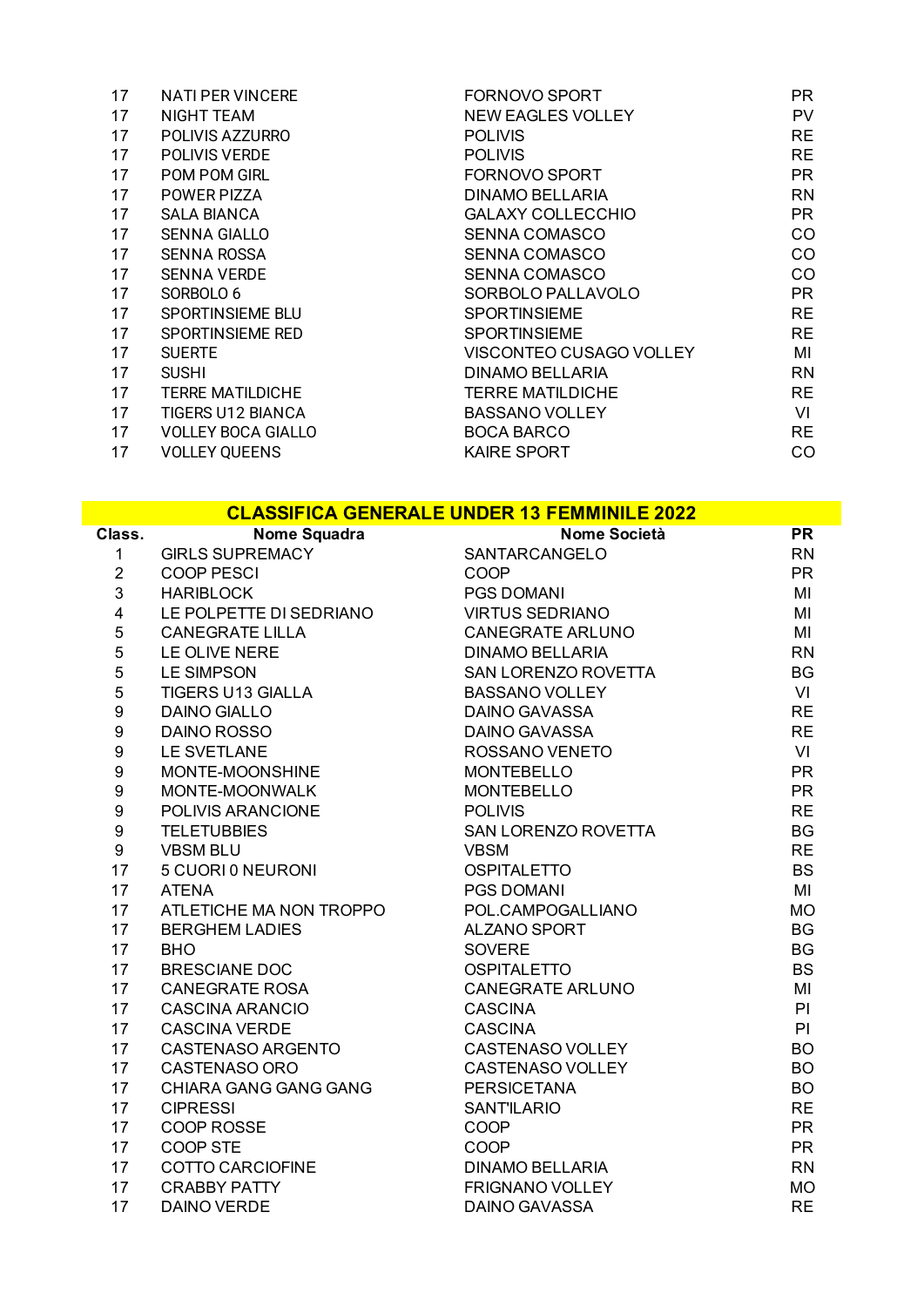| 17              | <b>DAINO VIOLA</b>           | <b>DAINO GAVASSA</b>     | <b>RE</b> |
|-----------------|------------------------------|--------------------------|-----------|
| 17              | <b>DREAM GIRLS</b>           | <b>FRIGNANO VOLLEY</b>   | <b>MO</b> |
| 17              | <b>GALAXY ATYPICAL</b>       | <b>GALAXY COLLECCHIO</b> | <b>PR</b> |
| 17              | <b>GALAXY LOST IN SPACE</b>  | <b>GALAXY COLLECCHIO</b> | <b>PR</b> |
| 17              | <b>GALAXY THE CROWN</b>      | <b>GALAXY COLLECCHIO</b> | <b>PR</b> |
| 17              | <b>GANG-GANG</b>             | CASSOLA VOLLEY           | VI        |
| 17              | <b>GISELLINE</b>             | SAN LORENZO ROVETTA      | <b>BG</b> |
| 17              | HE KAIRE ACADEMY             | KAIRE SPORT              | CO        |
|                 |                              |                          |           |
| 17              | <b>I DELFINI</b>             | VISCONTEO CUSAGO         | MI        |
| 17              | IL MILLE                     | ARDESIO VOLLEY           | <b>BG</b> |
| 17 <sub>1</sub> | KOBRA KAIRE (C               | <b>KAIRE SPORT</b>       | CO        |
| 17              | LE 5 DELL'AVE MARIA          | <b>L'ARENA</b>           | <b>RE</b> |
| 17              | LE BERTE                     | SAN LORENZO ROVETTA      | <b>BG</b> |
| 17              | LE CAPRETTE DI IGEA          | <b>VIRTUS SEDRIANO</b>   | MI        |
| 17 <sub>2</sub> | LE GALLINE BOLLITE           | SAN LORENZO ROVETTA      | <b>BG</b> |
| 17              | <b>LE GIRAFFE</b>            | COLOGNO AL SERIO         | BG        |
| 17              | LE INZITTIBILI               | <b>L'ARENA</b>           | <b>RE</b> |
| 17              | LE PAPERE DI VITTUONE        | <b>VIRTUS SEDRIANO</b>   | MI        |
| 17              | LE QUEEN                     | <b>OSPITALETTO</b>       | <b>BS</b> |
| 17              | <b>LE SISTER</b>             | <b>OSPITALETTO</b>       | <b>BS</b> |
| 17              | LE SPESCIALI                 | <b>L'ARENA</b>           | <b>RE</b> |
| 17              | <b>LEPOLLE</b>               | <b>VILLA GUARDIA</b>     | CO        |
| 17              | MI PIACE SE TI MUOVI         | POL.CAMPOGALLIANO        | <b>MO</b> |
| 17              | MONTE-MOONLIGHT              | <b>MONTEBELLO</b>        | <b>PR</b> |
| 17              | MONTE-SUNFLOWER              | <b>MONTEBELLO</b>        | <b>PR</b> |
| 17              | MONTE-SUNRAY                 | <b>MONTEBELLO</b>        | <b>PR</b> |
| 17              | MONTE-SUNRISE                | <b>MONTEBELLO</b>        | <b>PR</b> |
|                 |                              |                          |           |
| 17              | <b>NUTELLA</b>               | <b>SAMPOLESE</b>         | <b>RE</b> |
| 17              | <b>OCHEMABUONE</b>           | <b>VILLA GUARDIA</b>     | CO        |
| 17              | PANTERE BLU                  | <b>CISERANO VOLLEY</b>   | <b>BG</b> |
| 17              | POLVIS ROSSO                 | <b>POLIVIS</b>           | <b>RE</b> |
| 17              | <b>QUERCE</b>                | <b>SANT'ILARIO</b>       | <b>RE</b> |
| 17              | <b>RAVENS</b>                | <b>ALZANO SPORT</b>      | <b>BG</b> |
| 17              | <b>RUTTI DI MARE</b>         | CASSOLA VOLLEY           | VI        |
| 17              | <b>RUTTIDIBOSCO</b>          | <b>VILLA GUARDIA</b>     | CO        |
| 17              | SAN POLO FUXIA               | SAN POLO TORRILE         | PR        |
| 17              | <b>SAN POLO VIOLA</b>        | <b>SAN POLO TORRILE</b>  | <b>PR</b> |
| 17              | <b>SANTA GIRLS</b>           | SANTARCANGELO            | <b>RN</b> |
| 17              | <b>SOLARI GIALLO</b>         | <b>GS SOLARI</b>         | <b>PR</b> |
| 17              | <b>SOLARI VERDE</b>          | <b>SOLARI FELINO</b>     | <b>PR</b> |
| 17              | SORBOLO <sub>7</sub>         | <b>SORBOLO</b>           | <b>PR</b> |
| 17              | <b>SPACE VOLLEY</b>          | <b>OROBIA ROBBIATE</b>   | LC.       |
| 17              | <b>TERRE MATILDICHE</b>      | <b>TERRE MATILDICHE</b>  | <b>RE</b> |
| 17              | <b>TERRIBILMENTE MAGICHE</b> | <b>TERRE MATILDICHE</b>  | <b>RE</b> |
| 17              | <b>TIGERS U13 VERDE</b>      | <b>BASSANO VOLLEY</b>    | VI        |
| 17              | <b>UNSILENCEABLE</b>         | <b>TERRE MATILDICHE</b>  | <b>RE</b> |
| 17              | <b>VBSM BLACK</b>            | <b>VBSM</b>              | <b>RE</b> |
| 17              | <b>VBSM GREEN</b>            |                          |           |
|                 |                              | <b>VBSM</b>              | <b>RE</b> |
| 17              | <b>VBSM RED</b>              | <b>VBSM</b>              | <b>RE</b> |
| 17              | <b>VBSM White</b>            | <b>VBSM</b>              | <b>RE</b> |
| 17              | <b>VOLLEY BOCA VERDE</b>     | <b>BOCA BARCO</b>        | <b>RE</b> |
| 17              | <b>VOLLEY GIOCALE</b>        | SAN LORENZO ROVETTA      | BG        |
| 17              | <b>VOLLEY QUEEN</b>          | <b>OROBIA ROBBIATE</b>   | LC.       |
| 17              | <b>WELCOME 1</b>             | PGS WELCOME              | <b>BO</b> |
| 17              | <b>WELCOME 2</b>             | PGS WELCOME              | <b>BO</b> |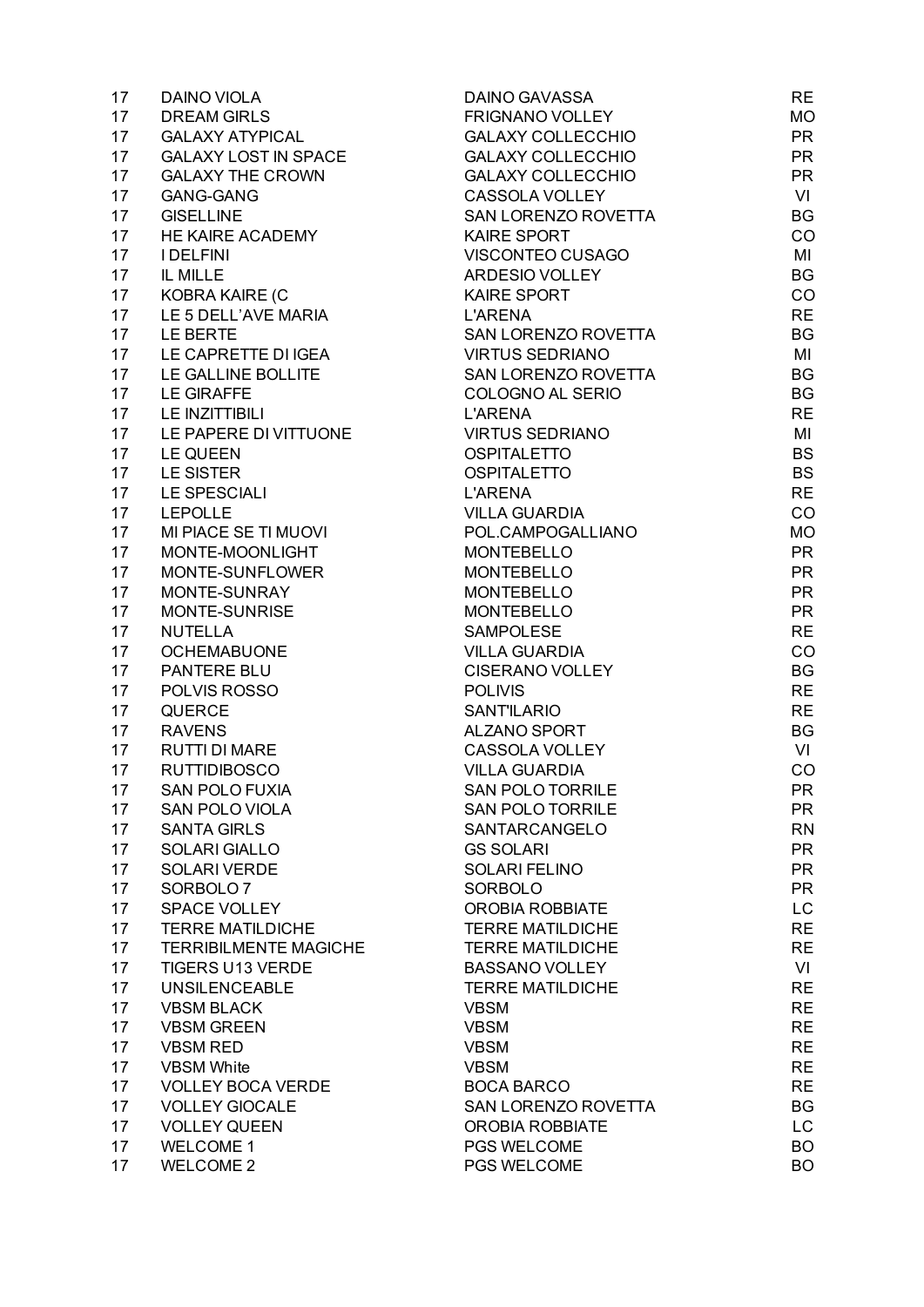## **CLASSIFICA GENERALE UNDER 13 MASCHILE 2022**

| Class. | <b>Nome Squadra</b>       | Nome Società                   | <b>PR</b> |
|--------|---------------------------|--------------------------------|-----------|
|        | <b>BEACH VOLLEY PRATO</b> | <b>BEACH VOLLEY PRATO</b>      | PO.       |
|        | I BABAGY                  | DINAMO BELLARIA I.M.           | <b>RN</b> |
| 3      | FRIGNANO 3                | <b>FRIGNANO VOLLEY PROJECT</b> | <b>MO</b> |
| 4      | CANEGRATE CARMINIO        | <b>CANEGRATE ARLUNO</b>        | MI        |
| 5      | I PROCIONI CON LA RABBIA  | <b>B&amp;P SAN MARINO</b>      | <b>RN</b> |
| 5      | LO SMILE                  | <b>ARDESIO VOLLEY</b>          | BG.       |

| <b>CLASSIFICA GENERALE UNDER 14 FEMMINILE 2022</b> |                                      |                                  |                        |
|----------------------------------------------------|--------------------------------------|----------------------------------|------------------------|
| Class.                                             | Nome Squadra                         | Nome Società                     | <b>PR</b>              |
| $\mathbf{1}$                                       | <b>SHEKERATE</b>                     | <b>EUROVOLLEY</b>                | VI                     |
| $\overline{2}$                                     | <b>COOP LILLA</b>                    | COOP                             | <b>PR</b>              |
| 3                                                  | <b>COOP FUXIA</b>                    | COOP                             | <b>PR</b>              |
| $\overline{\mathbf{4}}$                            | <b>CASCINA BLU</b>                   | <b>CASCINA</b>                   | PI                     |
| 5                                                  | <b>LE FANTASTICHE</b>                | SANTARCANGELO                    | <b>RN</b>              |
| 5                                                  | <b>LE KLANDESTINE</b>                | ROSSANO VENETO                   | VI                     |
| 5                                                  | PAGNANO MOON                         | <b>AC PAGNANO</b>                | LC                     |
| 5                                                  | <b>SC SPORT BLU</b>                  | <b>SPORT CLUB</b>                | <b>PR</b>              |
| $\boldsymbol{9}$                                   | <b>B.V.T. ROSSE</b>                  | <b>BREMBO VOLLEY TEAM</b>        | <b>BG</b>              |
| $\boldsymbol{9}$                                   | <b>CANEGRATE FUCSIA</b>              | <b>CANEGRATE ARLUNO</b>          | MI                     |
| $\boldsymbol{9}$                                   | <b>CASTENASO NERO</b>                | <b>CASTENASO</b>                 | <b>BO</b>              |
| $\boldsymbol{9}$                                   | CVG4                                 | SANTARCANGELO                    | <b>RN</b>              |
| $\boldsymbol{9}$                                   | <b>DAINO BLU</b>                     | <b>DAINO GAVASSA</b>             | <b>RE</b>              |
| 9                                                  | LE LEONESSE                          | VISCONTEO CUSAGO                 | MI                     |
| 9                                                  | <b>LE TIGRI</b>                      | VISCONTEO CUSAGO                 | MI                     |
| 9                                                  | <b>SC SPORT BIANCA</b>               | <b>SPORT CLUB</b>                | <b>PR</b>              |
| 17                                                 | 5 CICLONI                            | <b>EUROVOLLEY</b>                | VI                     |
| 17                                                 | ATLETICHE PER FINTA                  | <b>L'ARENA</b>                   | <b>RE</b>              |
| 17                                                 | <b>B.V.T. BIANCHE</b>                | <b>BREMBO VOLLEY TEAM</b>        | <b>BG</b>              |
| 17                                                 | <b>B.V.T. BLU</b>                    | <b>BREMBO VOLLEY TEAM</b>        | <b>BG</b>              |
| 17                                                 | <b>BAMBU BLUE</b>                    | <b>SAN POLO TORRILE</b>          | <b>PR</b>              |
| 17<br>17                                           | <b>BAMBU PINK</b><br><b>BLU STAR</b> | <b>SAN POLO TORRILE</b>          | <b>PR</b><br><b>BG</b> |
| 17                                                 | <b>BOCIA PANOCIA</b>                 | <b>NOSSESE</b><br><b>L'ARENA</b> | <b>RE</b>              |
| 17                                                 | <b>BRIAN EEEE</b>                    | <b>PERSICETANA</b>               | <b>BO</b>              |
| 17                                                 | <b>CARDINALS</b>                     | <b>CARDINALS</b>                 | <b>RE</b>              |
| 17                                                 | <b>CARROT'S TEAM</b>                 | <b>OSPITALETTO</b>               | <b>BS</b>              |
| 17                                                 | <b>CASCINA GIALLO</b>                | <b>CASCINA</b>                   | PI                     |
| 17                                                 | CASTENASO AZZURRO                    | <b>CASTENASO</b>                 | <b>BO</b>              |
| 17                                                 | <b>CHANGHITO BABE</b>                | <b>PERSICETANA</b>               | <b>BO</b>              |
| 17                                                 | <b>CIAPALABALA</b>                   | <b>VILLA GUARDIA</b>             | CO                     |
| 17                                                 | COOP INDACO                          | COOP                             | <b>PR</b>              |
| 17                                                 | <b>COOP ROSA</b>                     | COOP                             | <b>PR</b>              |
| 17                                                 | <b>COOP VIOLA</b>                    | COOP                             | <b>PR</b>              |
| 17                                                 | <b>CRICETI</b>                       | DINAMO BELLARIA                  | <b>RN</b>              |
| 17                                                 | <b>CUS IRIS</b>                      | <b>CUS PARMA</b>                 | <b>PR</b>              |
| 17                                                 | <b>CUS LOTUS</b>                     | <b>CUS PARMA</b>                 | <b>PR</b>              |
| 17                                                 | <b>CUS POPPY</b>                     | <b>CUS PARMA</b>                 | <b>PR</b>              |
| 17                                                 | <b>DAINO NERO</b>                    | <b>DAINO GAVASSA</b>             | <b>RE</b>              |
| 17                                                 | <b>DARK RED</b>                      | <b>NOSSESE</b>                   | <b>BG</b>              |
| 17                                                 | DIFFUSIONE SPORT IMOLA               | DIFFUSIONE SPORT                 | <b>BO</b>              |
| 17                                                 | DREAM U14 C                          | <b>DREAM VOLLEY</b>              | MI                     |
| 17                                                 | DREAM U14 D                          | <b>DREAM VOLLEY</b>              | MI                     |
| 17                                                 | <b>FLOAT-TELLA</b>                   | PGS DOMANI                       | MI                     |
| 17                                                 | <b>GIRL POWER!!!</b>                 | <b>SAN FILIPPO BUSTO</b>         | VA                     |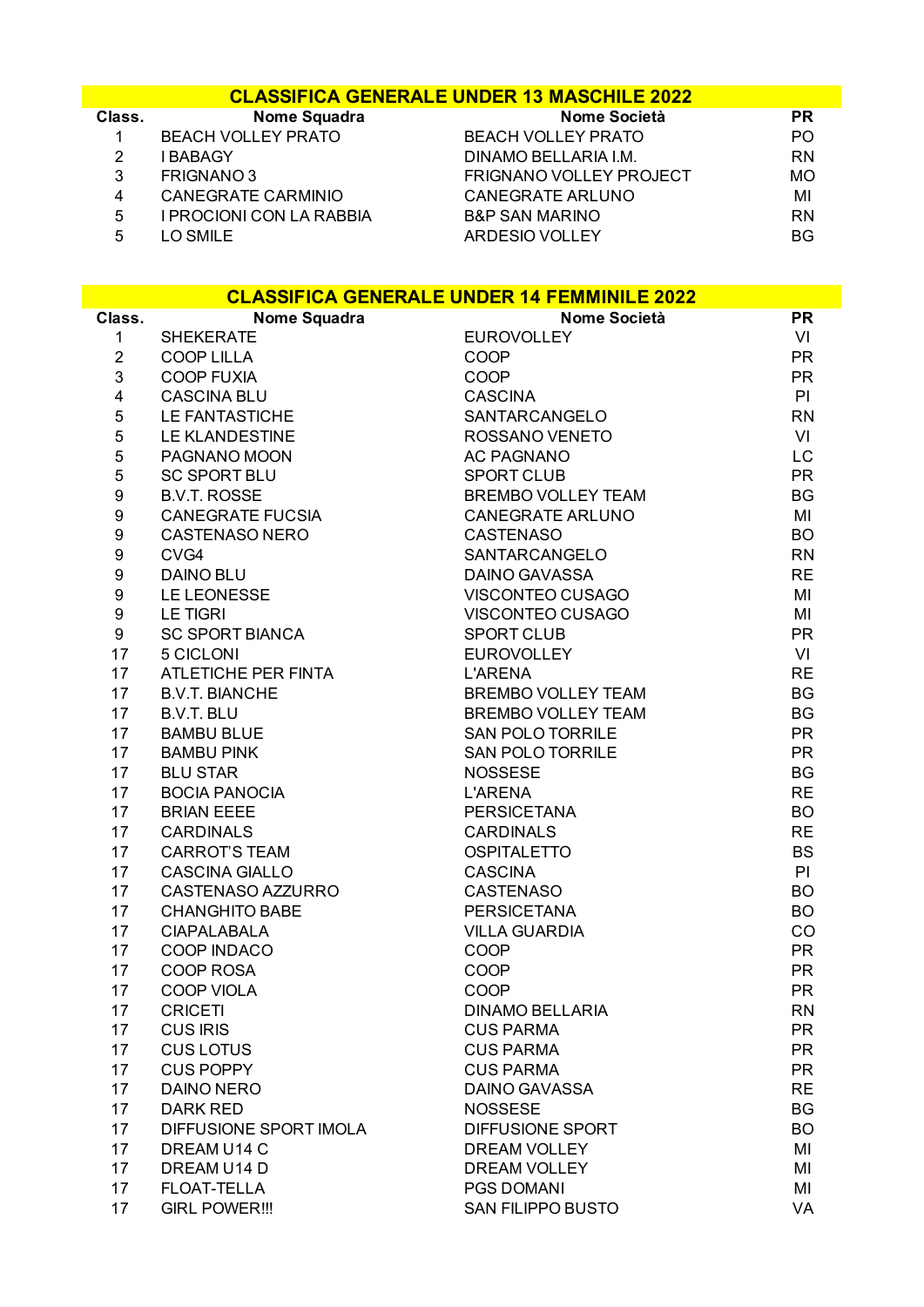| 17 | <b>GLI AVENGERS</b>       | <b>OSPITALETTO</b>       | <b>BS</b> |
|----|---------------------------|--------------------------|-----------|
| 17 | <b>HULA HOOP</b>          | FORNOVO SPORT            | <b>PR</b> |
| 17 | I NJNGIA DEL VOLLEY       | <b>OSPITALETTO</b>       | <b>BS</b> |
| 17 | IL BOIA                   | ARDESIO VOLLEY           | <b>BG</b> |
| 17 | IL DIESEL                 | ARDESIO VOLLEY           | <b>BG</b> |
| 17 | <b>L'AMBROSIA</b>         | VISCONTEO CUSAGO         | MI        |
| 17 | LA COMBRICOLA DEI FUNGHI  | ROSSANO VENETO           | VI        |
| 17 | <b>LA GANG</b>            | FRIGNANO VOLLEY PROOJECT | MI        |
| 17 | <b>LE AMAZZONI</b>        | FRIGNANO VOLLEY PROOJECT | MI        |
| 17 | LE APETTE                 | M VOLLEY                 | <b>BG</b> |
| 17 | LE APONE                  | M VOLLEY                 | <b>BG</b> |
| 17 | LE BELLE DENTRO           | <b>DINAMO BELLARIA</b>   | <b>RN</b> |
| 17 | LE CINQUE NANE            | <b>SEGNI 2000</b>        | <b>RM</b> |
| 17 | LE COCCHE DI RIK          | FRIGNANO VOLLEY PROOJECT | MI        |
| 17 | <b>LE DIVINAS</b>         | FRIGNANO VOLLEY PROOJECT | MI        |
| 17 | <b>LE MARTI</b>           | <b>M VOLLEY</b>          | <b>BG</b> |
|    | LE NENGO                  |                          | <b>BG</b> |
| 17 |                           | <b>M VOLLEY</b>          |           |
| 17 | LE PETTEGOLE              | <b>L'ARENA</b>           | <b>RE</b> |
| 17 | LE PICOMERE               | <b>EVERTON VOLLEY</b>    | <b>RE</b> |
| 17 | <b>LE TINE</b>            | <b>M VOLLEY</b>          | <b>BG</b> |
| 17 | <b>LESCHIAPPESODE</b>     | <b>VILLA GUARDIA</b>     | CO        |
| 17 | <b>LIVRUS</b>             | FRIGNANO VOLLEY PROOJECT | MI        |
| 17 | <b>MANICOTTI ROSSI</b>    | <b>SEGNI 2000</b>        | <b>RM</b> |
| 17 | MONTE-BLACK               | <b>MONTEBELLO</b>        | <b>PR</b> |
| 17 | MONTE-GREEN               | <b>MONTEBELLO</b>        | <b>PR</b> |
| 17 | MONTE-WHITE               | <b>MONTEBELLO</b>        | <b>PR</b> |
| 17 | <b>ORANGE GIRLS</b>       | SOVERE PALLAVOLO         | <b>BG</b> |
| 17 | PAGNANO STAR              | <b>AC PAGNANO</b>        | LC        |
| 17 | PAGNANO SUN               | <b>AC PAGNANO</b>        | LC        |
| 17 | <b>PANCAKE</b>            | <b>SAMPOLESE</b>         | <b>RE</b> |
| 17 | PGS ARANCIONI             | PGS LAUDA                | <b>PR</b> |
| 17 | <b>PGS GIALLE</b>         | PGS LAUDA                | <b>PR</b> |
| 17 | POVERO GABBIANO           | <b>EVERTON VOLLEY</b>    | <b>RE</b> |
| 17 | <b>POWER GIRLS</b>        | SOVERE PALLAVOLO         | BG        |
| 17 | QUELLE DEL 2008           | <b>CISERANO VOLLEY</b>   | BG        |
| 17 | <b>REMBABEACH</b>         | <b>VILLA GUARDIA</b>     | CO        |
| 17 | SAN LEONE U14 C           | <b>SAN LEONE VOLLEY</b>  | BG        |
| 17 | SAN LEONE U14 D           | <b>SAN LEONE VOLLEY</b>  | BG        |
| 17 | <b>SC SPORT ROSSA</b>     | <b>SPORT CLUB</b>        | <b>PR</b> |
| 17 | <b>SENNA BLU</b>          | <b>SENNA COMASCO</b>     | CO        |
| 17 | <b>SENNA VIOLA</b>        | <b>SENNA COMASCO</b>     | CO        |
| 17 | SET IN THE CITY           | <b>DINAMO BELLARIA</b>   | <b>RN</b> |
| 17 | <b>SOLARI BIANCO</b>      | <b>SOLARI FELINO</b>     | <b>PR</b> |
| 17 | SORBOLO 10                | <b>SORBOLO</b>           | <b>PR</b> |
| 17 | SORBOLO <sub>8</sub>      | <b>SORBOLO</b>           | <b>PR</b> |
| 17 | SORBOLO 9                 | <b>SORBOLO</b>           | <b>PR</b> |
| 17 | SPORTINSIEME 1            | SPORTINSIEME             | <b>RE</b> |
| 17 | <b>SPORTINSIEME 2</b>     | <b>SPORTINSIEME</b>      | <b>RE</b> |
| 17 | <b>SPORTINSIEME 3</b>     | <b>SPORTINSIEME</b>      | <b>RE</b> |
| 17 | <b>TIGERS U14 BIANCA</b>  | <b>BASSANO VOLLEY</b>    | VI        |
| 17 | TIGERS U14 BLU            | <b>BASSANO VOLLEY</b>    | VI        |
| 17 | <b>TIGERS U14 GIALLA</b>  | <b>BASSANO VOLLEY</b>    | VI        |
|    |                           |                          |           |
| 17 | <b>TIGERS U14 ROSSSA</b>  | <b>BASSANO VOLLEY</b>    | VI        |
| 17 | <b>TIGERS U14 VIOLA</b>   | <b>BASSANO VOLLEY</b>    | VI        |
| 17 | <b>TRIX</b>               | PROGETTO INTESA VOLLEY   | <b>RE</b> |
| 17 | <b>U14 VIRTUS AZZURRA</b> | <b>GS VIRTUS</b>         | CO        |
| 17 | <b>U14 VIRTUS ROSSA</b>   | <b>GS VIRTUS</b>         | CO        |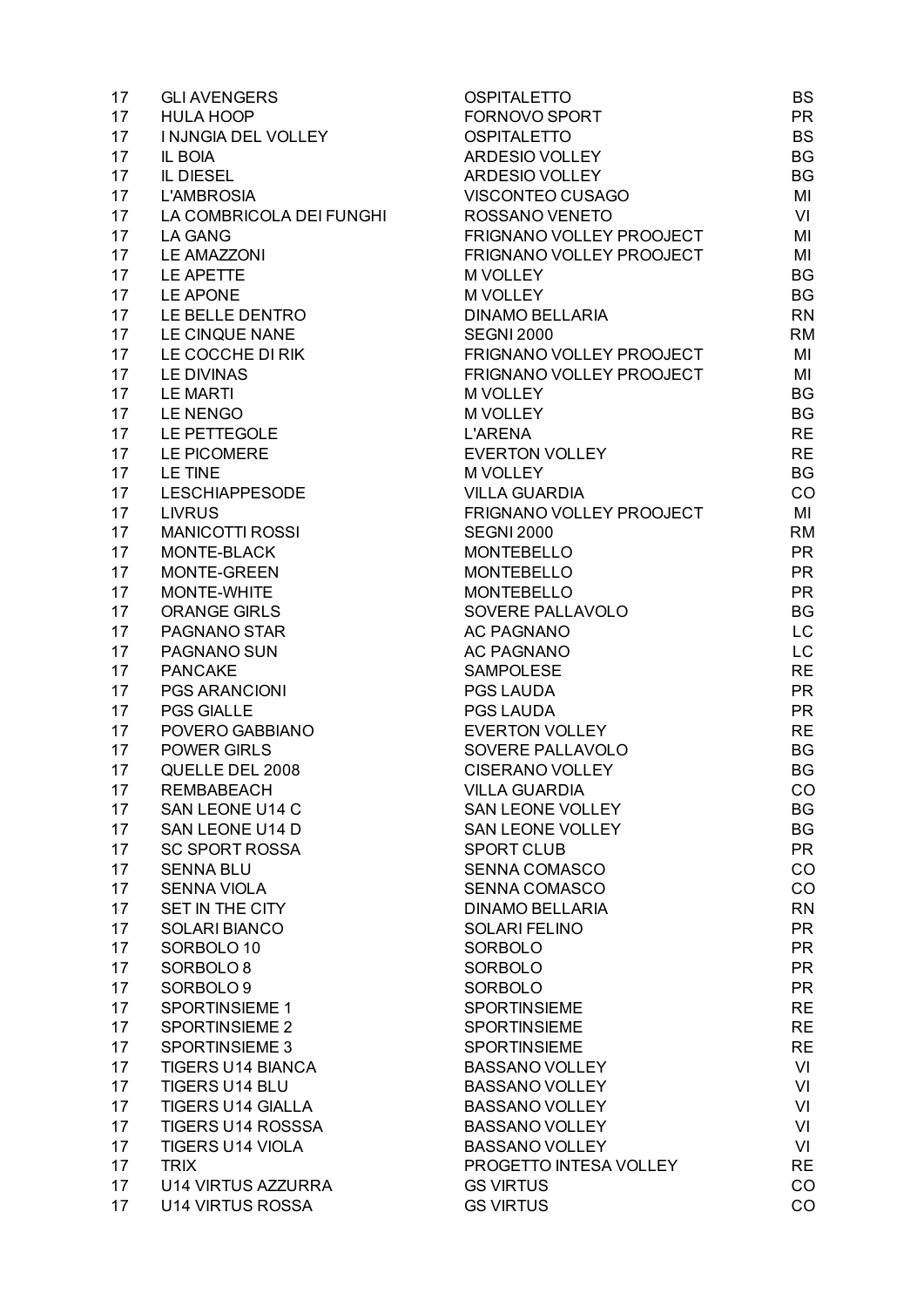| 17 | <b>VBSM LUNA</b>   | VBSM                            | RE. |
|----|--------------------|---------------------------------|-----|
| 17 | <b>VBSM SOLE</b>   | VBSM                            | RE. |
| 17 | <b>VBSM STELLE</b> | VBSM                            | RE. |
| 17 | VIGNATE OLE'       | SAN GIOVANNI BOSCO              | МI  |
| 17 | <b>WINX</b>        | PROGETTO INTESA VOLLEY          | RE. |
| 17 | <b>ZENZERINE</b>   | <b>FRIGNANO VOLLEY PROOJECT</b> | МI  |

|        | <b>CLASSIFICA GENERALE UNDER 15 MASCHILE 2022</b> |                          |            |  |
|--------|---------------------------------------------------|--------------------------|------------|--|
| Class. | <b>Nome Squadra</b>                               | Nome Società             | <b>PR</b>  |  |
|        | <b>RED DEVILS</b>                                 | DINAMO BELLARIA I.M.     | <b>RN</b>  |  |
| 2      | ORSO BRUNO                                        | <b>BUSSETO</b>           | <b>PR</b>  |  |
| 3      | <b>SFES</b>                                       | PALLAVOLO VISERBA        | <b>RN</b>  |  |
| 4      | <b>BASSER</b>                                     | <b>BASSER</b>            | MO         |  |
| 5      | CHE BELLA GIORNATA                                | <b>MAGENTA</b>           | MI         |  |
| 5      | <b>FRIGNANO1</b>                                  | <b>FRIGNANO</b>          | MO         |  |
| 5      | ORSO BIANCO                                       | <b>BUSSETO</b>           | <b>PR</b>  |  |
| 5      | QUO VADO?                                         | <b>MAGENTA</b>           | MI         |  |
| 9      | <b>B&amp;P VOLLEY</b>                             | <b>B&amp;P VOLLEY</b>    | <b>RSM</b> |  |
| 9      | <b>FRIGNANO 2</b>                                 | <b>FRIGNANO</b>          | MO         |  |
| 9      | <b>GALAXY BREAKING BAD</b>                        | <b>GALAXY COLLECCHIO</b> | <b>PR</b>  |  |
| 9      | <b>GALAXY PRISON BREAK</b>                        | <b>GALAXY COLLECCHIO</b> | <b>PR</b>  |  |
| 9      | <b>TERRE MATILDICHE</b>                           | <b>TERRE MATILDICHE</b>  | <b>RE</b>  |  |

|                  | <b>CLASSIFICA GENERALE UNDER 16 FEMMINILE 2022</b> |                                |           |  |
|------------------|----------------------------------------------------|--------------------------------|-----------|--|
| Class.           | <b>Nome Squadra</b>                                | Nome Società                   | <b>PR</b> |  |
| $\mathbf{1}$     | <b>VOLLEY UN MOJITO</b>                            | <b>EUROVOLLEY</b>              | VI        |  |
| $\overline{2}$   | <b>COOP PICI</b>                                   | COOP                           | <b>PR</b> |  |
| 3                | <b>SPIKE TEAM</b>                                  | <b>OSPITALETTO</b>             | <b>BS</b> |  |
| 4                | LE FURBETTE                                        | <b>OSPITALETTO</b>             | <b>BG</b> |  |
| 5                | <b>COOP NICO</b>                                   | COOP                           | <b>PR</b> |  |
| 5                | <b>FRIGNANO RED</b>                                | <b>FRIGNANO VOLLEY PROJECT</b> | <b>MO</b> |  |
| 5                | LE STORTE                                          | ROSSSANO VENETO                | VI        |  |
| 5                | <b>TELETUBBIES</b>                                 | ROSSSANO VENETO                | VI        |  |
| $\boldsymbol{9}$ | <b>COOP BLU</b>                                    | COOP                           | <b>PR</b> |  |
| 9                | DREAM U16 A                                        | <b>DREAM VOLLEY</b>            | <b>MB</b> |  |
| 9                | DREAM U16 B                                        | <b>DREAM VOLLEY</b>            | <b>MB</b> |  |
| $\boldsymbol{9}$ | <b>IDEA VOLLEY BLU</b>                             | <b>DINAMO BELLARIA</b>         | <b>RN</b> |  |
| 9                | <b>LE IMPEDITE</b>                                 | SANTARCANGELO                  | <b>RN</b> |  |
| $\boldsymbol{9}$ | SOLARI AZZURRO                                     | <b>SOLARI FELINO</b>           | <b>PR</b> |  |
| 9                | SORBOLO <sub>12</sub>                              | <b>SORBOLO</b>                 | <b>PR</b> |  |
| 9                | <b>VIGNATE GIRLS</b>                               | S.GIOVANNI BOSCO               | MI        |  |
| 17               | <b>CASTENASO FUXIA</b>                             | <b>CASTENASO</b>               | <b>BO</b> |  |
| 17               | <b>GIALLOSAPETE</b>                                | <b>OFI</b>                     | MI        |  |
| 17               | LE BOCIE PANOCIE                                   | <b>EUROVOLLEY</b>              | VI        |  |
| 17               | MEITEC 3                                           | <b>GIOCASPORT BAZZANO</b>      | LC        |  |
| 17               | <b>QUELLE INTELLIGENTI</b>                         | COLOGNO AL SERIO               | <b>BG</b> |  |
| 17               | SET IN THE CITY                                    | <b>COSIO VALTELLINO</b>        | SO        |  |
| 17               | U16 VIRTUS VERDE                                   | <b>GS VIRTUS</b>               | CO        |  |
| 17               | <b>VOLLEY ROTEGLIA 3</b>                           | <b>ROTEGLIA</b>                | <b>RE</b> |  |
| 25               | ACE OR ICE                                         | <b>L'ARENA</b>                 | <b>RE</b> |  |
| 25               | <b>ACPICCHIA</b>                                   | <b>VILLA GUARDIA</b>           | CO        |  |
| 25               | ALMENO SIAMO SIMPATICHE                            | <b>PERSICETANA</b>             | <b>BO</b> |  |
| 25               | <b>ALURA SAN FAI</b>                               | NOSSESE VOLLEY                 | <b>BG</b> |  |
| 25               | ATLETICHE MA NON TROPPO                            | <b>OROBIA ROBBIATE</b>         | <b>LC</b> |  |
| 25               | <b>ATLETICO MADRINK</b>                            | <b>COSIO VALTELLINO</b>        | SO        |  |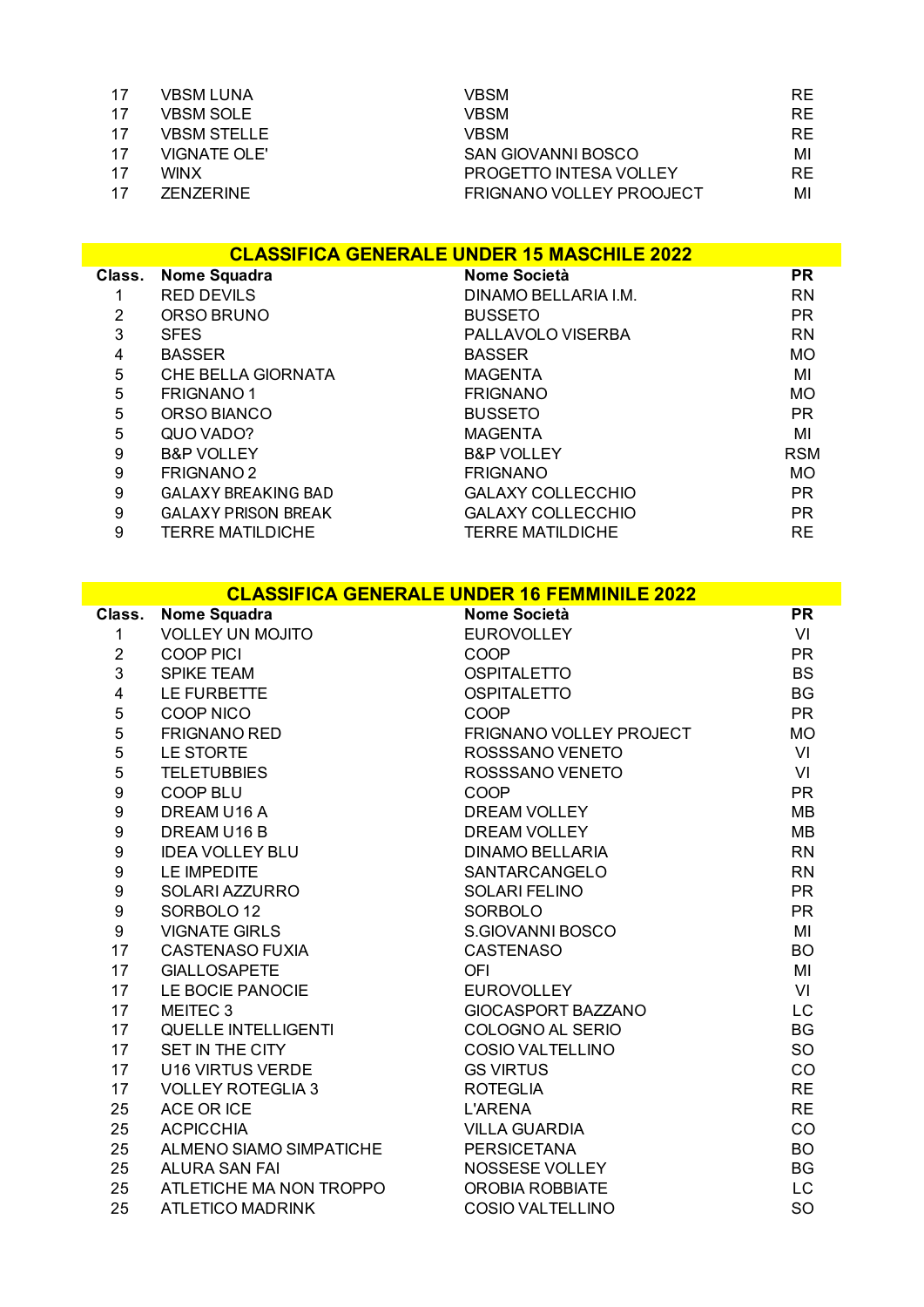| 25 | <b>AVENGERS</b>                      | S.STEFANO TICINO          | MI        |
|----|--------------------------------------|---------------------------|-----------|
| 25 | <b>BAMBA TEAM</b>                    | <b>SAN POLO TORRILE</b>   | <b>PR</b> |
| 25 | <b>BASSER</b>                        | <b>BASSER</b>             | MO        |
| 25 | <b>BIG BABALLS</b>                   | <b>PGS DOMANI</b>         | MI        |
| 25 | <b>BLUE BEACH GIRLS</b>              | SPORTIVANDO 2005          | <b>BG</b> |
| 25 | <b>BRAVETUTTE</b>                    | SAN LORENZO ROVETTA       | BG        |
| 25 | <b>BURGHY</b>                        | VISCONTEO CUSAGO          | MI        |
| 25 | <b>CANEGRATE ROSA</b>                | <b>CANEGRATE ARLUNO</b>   | MI        |
| 25 | <b>CANEGRATE VERDE</b>               | <b>CANEGRATE ARLUNO</b>   | MI        |
| 25 | <b>CARDINALS</b>                     | <b>CARDINALS VOLLEY</b>   | <b>RE</b> |
| 25 | <b>CASCINA BIANCO</b>                | <b>CASCINA</b>            | PI        |
| 25 | <b>CASCINA ROSSO</b>                 | <b>CASCINA</b>            | PI        |
| 25 | <b>CASTENASO BLU</b>                 | CASTENASO                 | <b>BO</b> |
| 25 | <b>CASTENASO LILLA</b>               | <b>CASTENASO</b>          | <b>BO</b> |
| 25 | <b>CASTENASO ROSA</b>                | <b>CASTENASO</b>          | <b>BO</b> |
|    | <b>CASTENASO VIOLA</b>               | <b>CASTENASO</b>          | <b>BO</b> |
| 25 |                                      |                           |           |
| 25 | <b>CELATIRIAMO</b>                   | <b>VILLA GUARDIA</b>      | CO        |
| 25 | COCAR <sub>1</sub>                   | GIOCASPORT BAZZANO        | LC.       |
| 25 | COCAR <sub>2</sub>                   | <b>GIOCASPORT BAZZANO</b> | LC        |
| 25 | COCAR <sub>3</sub>                   | <b>GIOCASPORT BAZZANO</b> | LC        |
| 25 | COCCOBELLOSQUOD                      | SAN LORENZO ROVETTA       | <b>BG</b> |
| 25 | <b>COOP ARANCIO</b>                  | COOP                      | <b>PR</b> |
| 25 | <b>COOP AZZURRE</b>                  | COOP                      | <b>PR</b> |
| 25 | <b>COOP GRIGIO</b>                   | COOP                      | <b>PR</b> |
| 25 | COOP LOLLO                           | COOP                      | <b>PR</b> |
| 25 | <b>DA SORVEGLIARE</b>                | <b>CISERANO VOLLEY</b>    | BG        |
| 25 | <b>DAINO BLACK</b>                   | <b>DAINO GAVASSA</b>      | <b>RE</b> |
| 25 | <b>DAINO GREEN</b>                   | <b>DAINO GAVASSA</b>      | <b>RE</b> |
| 25 | <b>DAINO RED</b>                     | <b>DAINO GAVASSA</b>      | <b>RE</b> |
| 25 | <b>DAINO YELLOW</b>                  | <b>DAINO GAVASSA</b>      | <b>RE</b> |
| 25 | <b>DIVANO TEAM</b>                   | COLOGNO AL SERIO          | <b>BG</b> |
| 25 | <b>FAGIANE BLU</b>                   | EVERTON VOLLEY            | <b>RE</b> |
| 25 | <b>FAGIANE GIALLE</b>                | <b>EVERTON VOLLEY</b>     | <b>RE</b> |
| 25 | <b>FAGIANE ROSSE</b>                 | <b>EVERTON VOLLEY</b>     | <b>RE</b> |
| 25 | FIU' - FIU'                          | CASSOLA VOLLEY            | VI        |
| 25 | <b>FRIGNANO WHITE</b>                | FRIGNANO VOLLEY PROJECT   | <b>MO</b> |
| 25 | <b>GALAXY HOW I MEET YOUR MATHER</b> | <b>GALAXY</b>             | <b>PR</b> |
| 25 | <b>GALAXY THE BIG BANG THEORY</b>    | <b>GALAXY</b>             | <b>PR</b> |
| 25 | <b>GECO BLU</b>                      | <b>GECO</b>               | MI        |
| 25 | <b>GECO GIALLA</b>                   | <b>GECO</b>               | MI        |
| 25 | <b>GECO ROSSA</b>                    | <b>GECO</b>               | MI        |
| 25 | <b>GIALLOSAI</b>                     | OFI                       | MI        |
| 25 | <b>GNOME</b>                         | <b>ALZANO</b>             | <b>BG</b> |
| 25 | <b>GOSSIP GIRL</b>                   | <b>PGS DOMANI</b>         | MI        |
| 25 | <b>GRIFOBLU</b>                      | <b>SEGNI 2000</b>         | <b>RM</b> |
|    |                                      |                           | <b>RM</b> |
| 25 | <b>GRIFOROSSA</b>                    | <b>SEGNI 2001</b>         |           |
| 25 | <b>GRIFOSIS</b>                      | <b>SEGNI 2002</b>         | <b>RM</b> |
| 25 | <b>HAY DAY</b>                       | PROGETTO INTESA VOLLEY    | <b>RE</b> |
| 25 | <b>I MOBILI</b>                      | CASSOLA VOLLEY            | VI        |
| 25 | I NINJA DEL VOLLEY                   | FORNOVO SPORT             | <b>PR</b> |
| 25 | <b>KABUKI</b>                        | <b>KAIRE SPORT</b>        | CO        |
| 25 | <b>KAMALA</b>                        | <b>KAIRE SPORT</b>        | CO        |
| 25 | KAZOO KAIRE                          | <b>KAIRE SPORT</b>        | CO        |
| 25 | <b>KIKKLY</b>                        | <b>PERSICETANA</b>        | <b>BO</b> |
| 25 | LA PARTITA E' STATA RINVIATA         | CASSOLA VOLLEY            | VI        |
| 25 | LE BALENE SPIAGGIATE                 | SAN LORENZO ROVETTA       | <b>BG</b> |
| 25 | LE BIDELLE SBUDELLATE                | SAN LORENZO ROVETTA       | <b>BG</b> |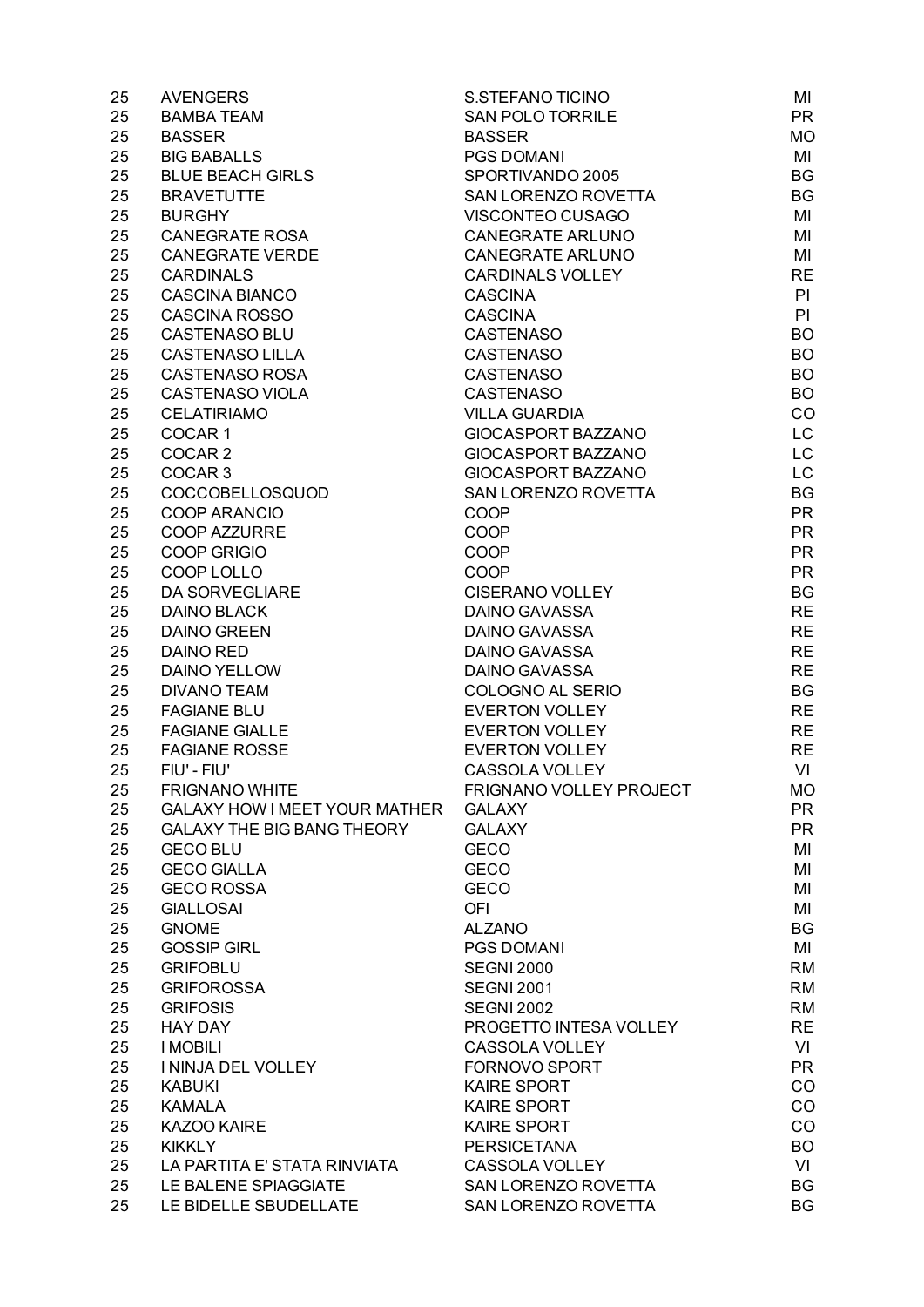| 25 | LE BLUE BERRY                   | <b>OSPITALETTO</b>       | <b>BS</b> |
|----|---------------------------------|--------------------------|-----------|
| 25 | LE CANDY CANDY                  | <b>NEW EAGLES VOLLEY</b> | <b>PV</b> |
| 25 | LE COCOMERE                     | <b>OSPITALETTO</b>       | <b>BS</b> |
| 25 | LE CRE(va)MINE                  | <b>PERSICETANA</b>       | <b>BO</b> |
| 25 | LE CUCCIOLE                     | <b>CISERANO VOLLEY</b>   | <b>BG</b> |
| 25 | <b>LE FRIZZANTINE</b>           | <b>L'ARENA</b>           | <b>RE</b> |
| 25 | <b>LE GABBIANE</b>              | PROGETTO INTESA VOLLEY   | <b>RE</b> |
| 25 | LE IENE                         |                          | MI        |
| 25 | <b>LE LICEALI</b>               | FRIGNANO VOLLEY PROJECT  | <b>MO</b> |
| 25 | <b>LE MANUÈÈ</b>                | <b>NEW EAGLES VOLLEY</b> | <b>PV</b> |
| 25 | LE MATRICOLE INNAMORAT          | SAN LORENZO ROVETTA      | <b>BG</b> |
| 25 | LE MULTIPLE                     | SAN LORENZO ROVETTA      | <b>BG</b> |
| 25 | LE POGUES (Pogs)                | <b>PGS DOMANI</b>        | MI        |
| 25 | LE POLLE ARROSTO                | FRIGNANO VOLLEY PROJECT  | <b>MO</b> |
| 25 | LE POLLE SPIAGGIATE             | FRIGNANO VOLLEY PROJECT  | <b>MO</b> |
|    | LE PUNTE RIPIENE                | SAN LORENZO ROVETTA      | <b>BG</b> |
| 25 |                                 |                          |           |
| 25 | <b>LE REGINE</b>                | M VOLLEY                 | <b>BG</b> |
| 25 | LE SVEGLIONE                    | <b>DINAMO BELLARIA</b>   | <b>RN</b> |
| 25 | LE TUSE                         | SAN LORENZO ROVETTA      | <b>BG</b> |
| 25 | <b>LEONCESSE</b>                | <b>VILLA GUARDIA</b>     | CO        |
| 25 | <b>LOONEY TUNES</b>             | AURORA S.FRANCESCO       | LC        |
| 25 | MASI <sub>1</sub>               | POL.MASI                 | <b>BO</b> |
| 25 | MASI <sub>2</sub>               | POL.MASI                 | <b>BO</b> |
| 25 | MEITEC 1                        | GIOCASPORT BAZZANO       | LC        |
| 25 | MEITEC 2                        | GIOCASPORT BAZZANO       | LC        |
| 25 | <b>MISSAGLIA</b>                | GIOCASPORT BAZZANO       | LC        |
| 25 | MONTE-PINK BLOCK                | <b>MONTEBELLO</b>        | <b>PR</b> |
| 25 | MONTE-PINK SERVE                | <b>MONTEBELLO</b>        | <b>PR</b> |
| 25 | MONTE-PINK SPIKE                | <b>MONTEBELLO</b>        | <b>PR</b> |
| 25 | <b>MUSCHIETTI</b>               | <b>ALZANO</b>            | <b>BG</b> |
| 25 | <b>MUSTANG</b>                  | FRIGNANO VOLLEY PROJECT  | <b>MO</b> |
| 25 | PASSIONE CARRELLI               | SAN LORENZO ROVETTA      | <b>BG</b> |
| 25 | <b>PIOPPI</b>                   | <b>SANT'ILARIO</b>       | <b>RE</b> |
| 25 | RAGAZZE SPAZIALI                | FORNOVO SPORT            | <b>PR</b> |
| 25 | REAL COLIZZATE                  | SAN LORENZO ROVETTA      | <b>BG</b> |
| 25 | <b>ROLLING THUNDER</b>          | <b>PERSICETANA</b>       | <b>BO</b> |
| 25 | <b>RPF</b> - Arancione          | REGGIANA PALLAVOLO       | <b>RE</b> |
| 25 | RPF - Blu                       | REGGIANA PALLAVOLO       | <b>RE</b> |
| 25 | RPF - Indaco                    | REGGIANA PALLAVOLO       | <b>RE</b> |
| 25 | RPF - Indaco                    | REGGIANA PALLAVOLO       | <b>RE</b> |
| 25 | RPF - Verde                     | REGGIANA PALLAVOLO       | <b>RE</b> |
| 25 | RPF - Viola                     | REGGIANA PALLAVOLO       | <b>RE</b> |
| 25 | RPF - Rosso                     | REGGIANA PALLAVOLO       | <b>RE</b> |
| 25 | RUTTI DI BOSCO                  | SOVERE PALLAVOLO         | BG        |
| 25 | RUTTI DI BOSCO                  | VISCONTEO CUSAGO         | MI        |
| 25 | <b>SAM</b>                      | <b>ALZANO</b>            | BG        |
| 25 |                                 | <b>SAN LEONE VOLLEY</b>  | BG        |
|    | SAN LEONE U16 A                 |                          |           |
| 25 | SAN LEONE U16 B                 | SAN LEONE VOLLEY         | BG        |
| 25 | <b>SCHIACCIAPALLE</b>           | <b>VILLA GUARDIA</b>     | CO        |
| 25 | SE ME L'APPOGGI BENE TE LA ALZO | ORATORIO VERTOVA         | BG        |
| 25 | SENNA AZZURRA                   | <b>SENNA COMASCO</b>     | CO        |
| 25 | <b>SENNA BIANCA</b>             | <b>SENNA COMASCO</b>     | CO        |
| 25 | <b>SENNA NERA</b>               | <b>SENNA COMASCO</b>     | CO        |
| 25 | <b>SET ON THE BEACH</b>         | <b>COSIO VALTELLINO</b>  | <b>SO</b> |
| 25 | <b>SEX ON THE BEACH</b>         | ORATORIO VERTOVA         | BG        |
| 25 | <b>SKU - SKU</b>                | CASSOLA VOLLEY           | VI        |
| 25 | <b>SMASCHERS</b>                | S.STEFANO TICINO         | MI        |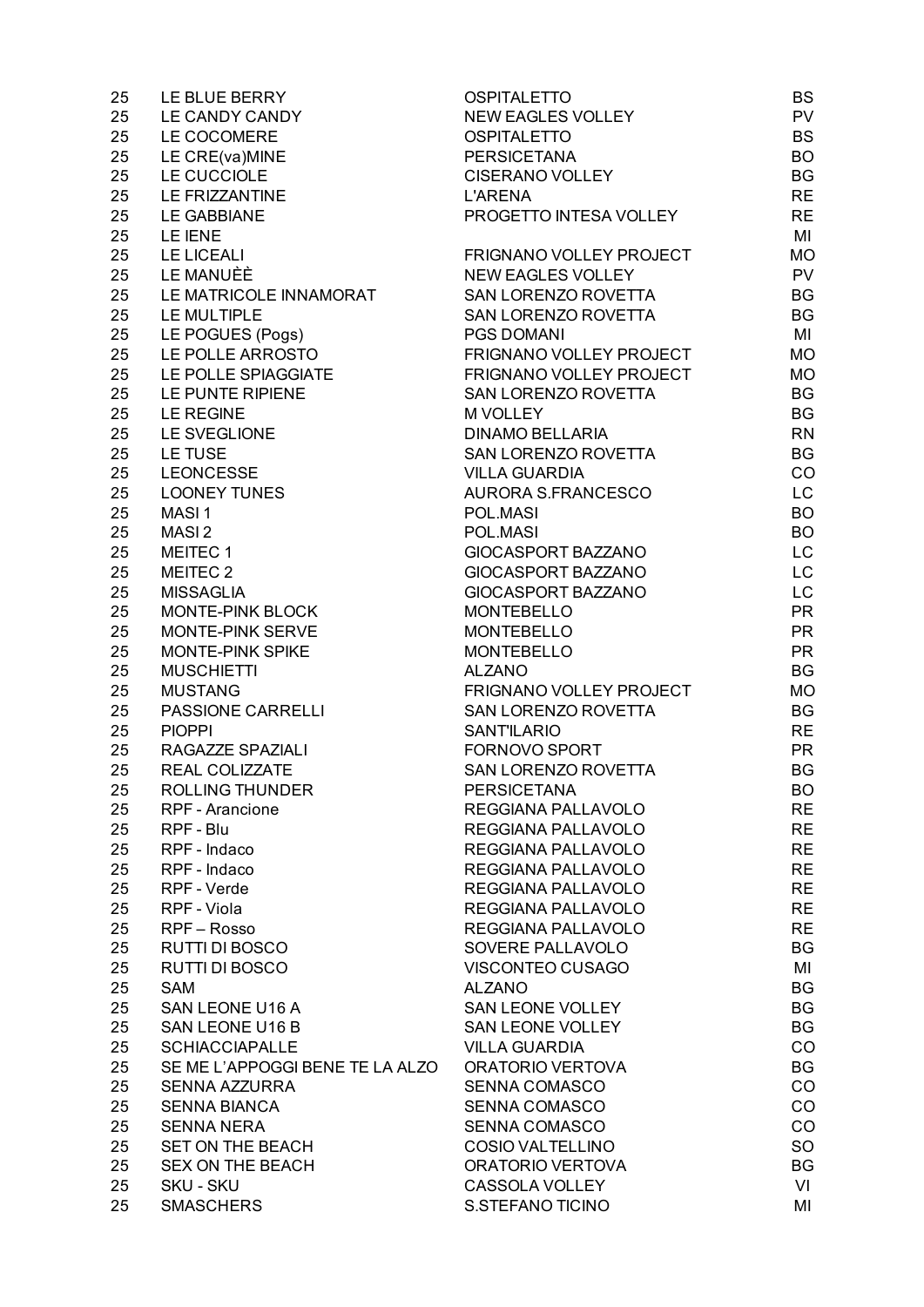| 25 | SOLARI ROSSO               | <b>SOLARI FELINO</b>    | PR.       |
|----|----------------------------|-------------------------|-----------|
| 25 | SOLARI VIOLA               | <b>SOLARI FELINO</b>    | PR.       |
| 25 | SORBOLO <sub>11</sub>      | <b>SORBOLO</b>          | <b>PR</b> |
| 25 | <b>SPERA EBBASTA</b>       | <b>SAN POLO TORRILE</b> | <b>PR</b> |
| 25 | <b>SPORTINSIEME U16</b>    | <b>SPORTINSIEME</b>     | <b>RE</b> |
| 25 | <b>SPRITZ VITALE</b>       | L'ARENA                 | <b>RE</b> |
| 25 | <b>STOCACTUS</b>           | <b>VILLA GUARDIA</b>    | CO        |
| 25 | <b>TERRE</b>               | <b>TERRE MATILDICHE</b> | <b>RE</b> |
| 25 | THE BIG BANG PACC          | POL.CAMPOGALLIANO       | <b>MO</b> |
| 25 | <b>TIGERS U16 BIANCA</b>   | <b>BASSANO VOLLEY</b>   | VI        |
| 25 | <b>TIGERS U16 GIALLA</b>   | <b>BASSANO VOLLEY</b>   | VI        |
| 25 | <b>TIGERS U16 ROSSA</b>    | <b>BASSANO VOLLEY</b>   | VI        |
| 25 | U16 VIRTUS GIALLA          | <b>GS VIRTUS</b>        | CO        |
| 25 | ULIVI                      | <b>SANT'ILARIO</b>      | <b>RE</b> |
| 25 | <b>VENETE DOC</b>          | CASSOLA VOLLEY          | VI        |
| 25 | <b>VOLLEY MA NON POSSO</b> | <b>OSPITALETTO</b>      | <b>BS</b> |
| 25 | <b>VOLLEY ROTEGLIA 4</b>   | <b>ROTEGLIA</b>         | <b>RE</b> |
| 25 | <b>VOLLEY ROTEGLIA 5</b>   | <b>ROTEGLIA</b>         | <b>RE</b> |
| 25 | <b>VOLLEY UN MOJITO 1</b>  | CASSOLA VOLLEY          | VI        |
| 25 | <b>WELCOME 1</b>           | PGS WELCOME             | BO        |
| 25 | <b>WELCOME 2</b>           | <b>PGS WELCOME</b>      | BO        |
| 25 | <b>WONDER</b>              | S.STEFANO TICINO        | MI        |
| 25 | <b>ZERO FANTASY</b>        | <b>OROBIA ROBBIATE</b>  | LC.       |

## **CLASSIFICA GENERALE UNDER 17 MASCHILE 2022**

| <b>Class</b> | <b>Nome Squadra</b>          | Nome Società                   | <b>PR</b>  |
|--------------|------------------------------|--------------------------------|------------|
|              | LA CARICA DEI 104            | <b>FRIGNANO VOLLEY PROJECT</b> | <b>MO</b>  |
| 2            | MISSAGLIA GIALLO             | GIOCASPORT BAZZANO             | LC.        |
| 3            | <b>MISSAGLIA BIANCO</b>      | GIOCASPORT BAZZANO             | LC         |
| 4            | <b>MAGENTA1</b>              | <b>MAGENTA</b>                 | MI         |
| 5            | <b>BROKEN</b>                | <b>MAGENTA</b>                 | MI         |
| 5            | <b>MAGENTA 2</b>             | <b>MAGENTA</b>                 | MI         |
|              | <b>CANEGRATE BORDEAU</b>     | <b>CANEGRATE</b>               | MI         |
|              | <b>GLI APOSTOLI DI ROCCO</b> | <b>BUSSETO</b>                 | <b>PR</b>  |
| 9            | <b>CANEGRATE BLU</b>         | <b>CANEGRATE</b>               | MI         |
| 9            | <b>IL CLERO</b>              | <b>BUSSETO</b>                 | <b>PR</b>  |
| 9            | <b>GALAXY SQUID GAMES</b>    | <b>GALAXY COLLECCHIO</b>       | <b>PR</b>  |
| 9            | <b>GALAXY PEACKY BLINERS</b> | <b>GALAXY COLLECCHIO</b>       | <b>PR</b>  |
| 9            | <b>GRIFO VOLLEY 17 BLACK</b> | <b>SEGNI 2000</b>              | <b>RM</b>  |
| 9            | <b>B&amp;P VOLLEY</b>        | <b>BEACH &amp; PARK VOLLEY</b> | <b>RSM</b> |

| <b>CLASSIFICA GENERALE UNDER 19 FEMMINILE 2022</b> |                            |                       |           |
|----------------------------------------------------|----------------------------|-----------------------|-----------|
| Class.                                             | Nome Squadra               | Nome Società          | <b>PR</b> |
|                                                    | CHI LA DA LA VINCE         | ROSSANO VENETO        | VI        |
| 2                                                  | CHIAMATECI TURBOFREGNE     | ROSSANO VENETO        | VI        |
| 3                                                  | LE PINE                    | <b>EUROVOLLEY</b>     | VI        |
| 4                                                  | LA ALE QUALE?              | <b>EUROVOLLEY</b>     | VI        |
| 5                                                  | MONTE-PILEGGI LA PALLEGGI? | <b>MONTEBELLO</b>     | <b>PR</b> |
| 5                                                  | LE ASBRONZATE              | NOSSESE VOLLEY        | <b>BG</b> |
| 5                                                  | TIGERS U18 BIANCA          | <b>BASSANO VOLLEY</b> | VI        |
| 5                                                  | MISSAGLIA 2                | GIOCOSPORT BAZZANO    | LC.       |
| 9                                                  | <b>PENNICHELLAS</b>        | OFI                   | MI        |
| 9                                                  | PRO-SECCO                  | VISCONTEO CUSAGO      | MI        |
| 9                                                  | ASFALTÔM TÔT               | <b>EVERTON VOLLEY</b> | <b>RE</b> |
| 9                                                  | LE BIMBE DI GIULIO         | <b>KAIRE SPORT</b>    | CO        |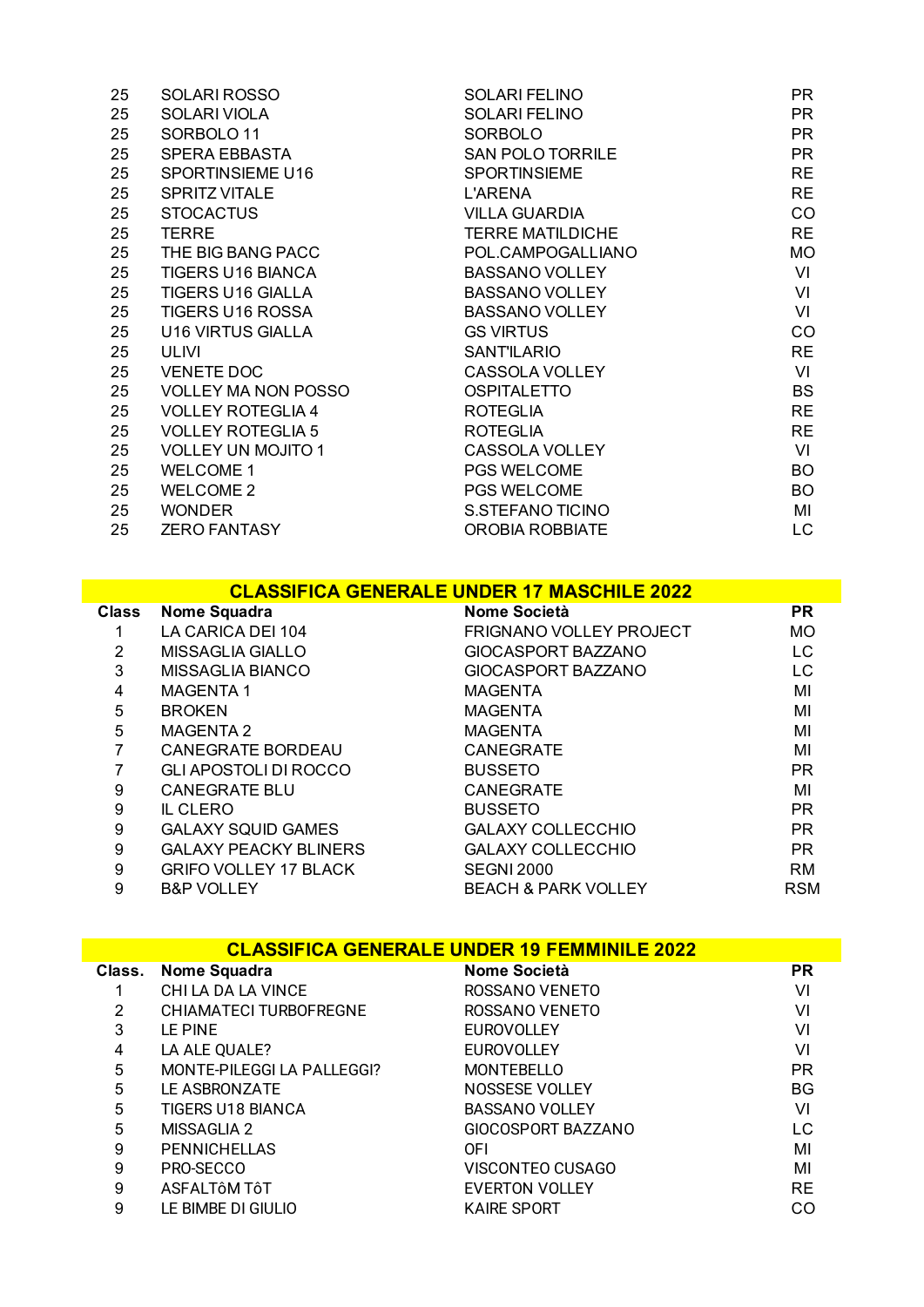| 9                | LE 4 NANE                    | SANT'EGIDIO               | LC        |
|------------------|------------------------------|---------------------------|-----------|
| 9                | MISSAGLIA 1                  | GIOCOSPORT BAZZANO        | LC        |
| $\boldsymbol{9}$ | MISS-BRONZO                  | VISCONTEO CUSAGO          | MI        |
| 9                | MILF TO BE                   | FRIGNANO VOLLEY PROJECT   | <b>MO</b> |
| 17               | <b>AGIO NEL DISAGIO</b>      | <b>CISERANO</b>           | <b>BG</b> |
| 17               | ATLETICHE MA NON TROPPO      | PERSICETANA               | <b>BO</b> |
| 17               | <b>B ON THE BEACH</b>        | <b>EVERTON VOLLEY</b>     | <b>RE</b> |
| 17               | <b>BABIE MOJITO</b>          | <b>NEW EAGLES VOLLEY</b>  | <b>PV</b> |
| 17               | <b>BANDA BASSETTE</b>        | SANT'EGIDIO               | LC        |
| 17               | <b>BITCH VOLLEY</b>          | <b>SISPORT</b>            | TO        |
| 17               | <b>BRUSCHETTE</b>            | ASD BRUSAPORTO            | <b>BG</b> |
| 17               | CAMALE-MONTE                 | <b>MONTEBELLO</b>         | <b>PR</b> |
| 17               | <b>CANEGRATE ROSSA</b>       | <b>CANEGRATE ARLUNO</b>   | MI        |
| 17               | <b>CHARLATANS</b>            | <b>OFI</b>                | MI        |
| 17               | CIAPÔM LA BÀLA               | <b>EVERTON VOLLEY</b>     | <b>RE</b> |
| 17               | COOP NERE                    | <b>COOP</b>               | <b>PR</b> |
| 17               | <b>CRAZY PINK</b>            | PINK VOLLEY               | <b>VR</b> |
| 17               | <b>DA GIORGIO</b>            | ARDESIO VOLLEY            | <b>BG</b> |
| 17               | <b>DAMP</b>                  | PONTI NEW VOLLEY          | <b>BG</b> |
| 17               | <b>DFTEAM</b>                | GIOCOSPORT BAZZANO        | LC        |
| 17               | <b>GALAXY DISINCANTO</b>     | <b>GALAXY COLLECCHIO</b>  | <b>PR</b> |
| 17               | <b>GALAXY THE WITCHER</b>    | <b>GALAXY COLLECCHIO</b>  | <b>PR</b> |
| 17               | <b>GIGIE</b>                 | PONTI NEW VOLLEY          | <b>BG</b> |
| 17               | GIOCHIAMO SOLO PER LE PASTE  | FRIGNANO VOLLEY PROJECT   | <b>MO</b> |
|                  |                              | PROGETTO INTESA VOLLEY    | <b>RE</b> |
| 17               | <b>GIRLS DAB</b>             |                           |           |
| 17               | <b>GRADIREBBI TEAM</b>       | S.LORENZO ROVETTA         | BG        |
| 17               | <b>GRIGNA</b>                | AURORA S.FRANCESCO        | LC        |
| 17               | <b>HOW I MET YOUR BAGHER</b> | POL.CAMPOGALLIANO         | <b>MO</b> |
| 17               | IL BOSIO                     | ARDESIO VOLLEY            | <b>BG</b> |
| 17               | <b>IT'S BRITNEY BEACH</b>    | ORATORIO VERTOVA          | <b>BG</b> |
| 17               | <b>KETA</b>                  | <b>KAIRE SPORT</b>        | CO        |
| 17               | <b>LA PASTI</b>              | ARDESIO VOLLEY            | <b>BG</b> |
| 17               | <b>LAST MINUTE</b>           | PERSICETANA               | <b>BO</b> |
| 17               | LE 104                       | PERSICETANA               | <b>BO</b> |
| 17               | LE BIMBE DI MARCI            | S.LORENZO ROVETTA         | BG        |
| 17               | LE CAVALLUCCE MARINE         | <b>SISPORT</b>            | <b>TO</b> |
| 17               | LE PRINCICESSE               | COSIO VALTELLINO          | SO.       |
| 17               | LE STANGONE                  | PERSICETANA               | <b>BO</b> |
| 17               | <b>MARAMAO</b>               | PROGETTO INTESA VOLLEY    | <b>RE</b> |
| 17               | MEGLIO AL BANCO CHE IN CAMPO | CASSOLA VOLLEY            | VI        |
| 17               | <b>MINA</b>                  | <b>KAIRE SPORT</b>        | CO        |
| 17               | MINERVA VOLLEY               | <b>CIRCOLO MINERVA</b>    | <b>PR</b> |
| 17               | MONTE-CHE BARBA              | <b>MONTEBELLO</b>         | <b>PR</b> |
| 17               | <b>MOREGALLO</b>             | <b>AURORA S.FRANCESCO</b> | LC        |
| 17               | <b>OPPA GIRLS IN PARIS</b>   | POL.CAMPOGALLIANO         | <b>MO</b> |
| 17               | <b>PALLALCOLISTE</b>         | CASSOLA VOLLEY            | VI        |
| 17               | <b>PGS FUCSIA</b>            | PGS LAUDA                 | <b>PR</b> |
| 17               | <b>PGS VERDI</b>             | PGS LAUDA                 | <b>RE</b> |
| 17               | PINGUINE TATTICHE NUCLEARI   | SAMPOLESE                 | <b>RE</b> |
| 17               | <b>PIPPO</b>                 | <b>EVERTON VOLLEY</b>     | <b>RE</b> |
| 17               | <b>PLUTO</b>                 | <b>EVERTON VOLLEY</b>     | <b>RE</b> |
| 17               | POLIVIS BLU                  | POLIVIS CAVRIAGO          | <b>RE</b> |
| 17               | POLIVIS GIALLO               | POLIVIS CAVRIAGO          | <b>RE</b> |
| 17               | POLIVIS VIOLA                | POLIVIS CAVRIAGO          | <b>RE</b> |
| 17               | POVERE GABBIANE              | NEW EAGLES VOLLEY         | <b>PV</b> |
| 17               | <b>RESEGONE</b>              | AURORA S.FRANCESCO        | <b>LC</b> |
| 17               | <b>ROSPI</b>                 | <b>OSPITALETTO</b>        | <b>BS</b> |
|                  |                              |                           |           |